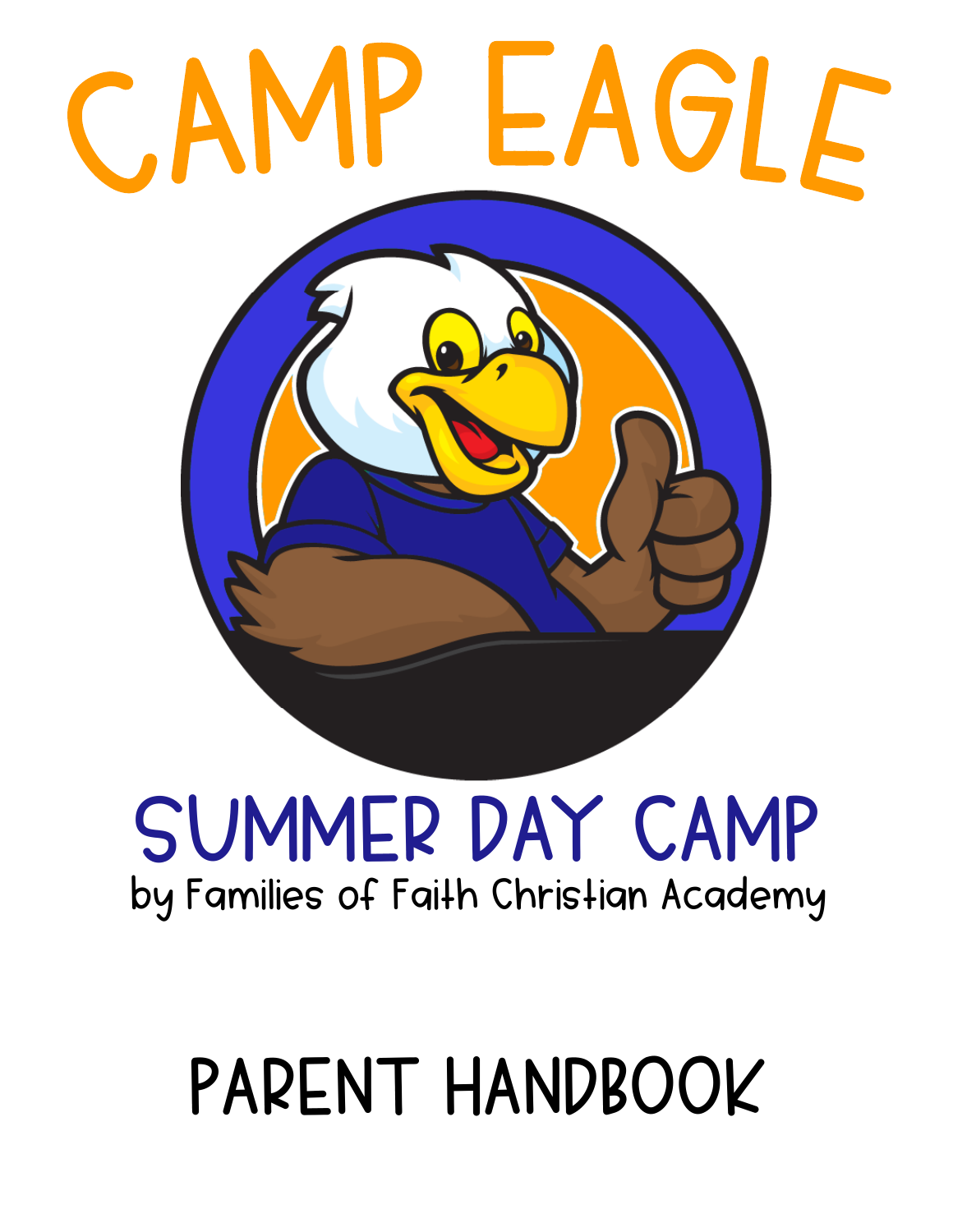

#### **REGISTRATION / FEES**

Please complete registration on Family ID. Additionally, an emergency card needs to be turned in for each child attending camp before the child's first day. Registration fees are due before the first day of camp attended.

We will email you a Google form to fill out to state the days your child will attend for the next week including before and after care times, the options being Monday/Wednesday/Friday, Tuesday/Thursday, or Monday-Friday. You may change these from week to week, but you must let us know! If we do NOT have this form and payment by 3:00 PM on the *Wednesday* before the following week, your student may be turned away. *Campers signed up late (late is defined as after 3:00 PM on Wednesday of the following week) will be charged a late fee of \$25.* **We staff only for those campers we know are coming!**

We are a non-profit organization. Our desire is to keep the cost of camp down and to provide you and your children with the best experience possible; therefore, the weekly fee is due by the Wednesday before each week of camp your child attends. Please give your payment to the day camp director or office. We will accept CCR&R payment for campers who qualify. **Any refusal or neglect to pay the day camp fees will be reason for suspension from the program until fees are paid.** 

#### **RETURNED CHECKS**

If we receive a returned check from your bank, there is a fee of \$30.00. We will contact you and you will be responsible for paying that additional fee.

#### **CANCELLATIONS/REFUNDS**

If you signed your child up for camp, but something comes up and your child is not able to come to camp, **you will still be responsible for that day's or week's fees**. At times, we may be able to refund you part of the amount for the day/week at your request or allow you to switch days. (This will depend upon staff hired, tickets, arts and crafts supplies, etc. purchased before the cancellation.) We do not refund days that your child is sent home for misbehavior.

#### **CAMP HOURS**

Day camp begins at 8:30 AM. Arrival begins at 8:15 and dismissal begins at 3:00 PM. Before and after camp program runs from 7:00-8:15 AM and 3:15-5:30 PM for an additional fee per day.

#### **ARRIVAL AND DISMISSAL**

When you arrive at Camp Eagle, you will drive to the side entrance doors (by the baseball fields). A camp worker will be there to meet you and receive your child for the day. Dismissal will work the same way and in the same place. Pull to the side doors and a camp worker will send your child out with their things. You do not need to exit your car for arrival/dismissal.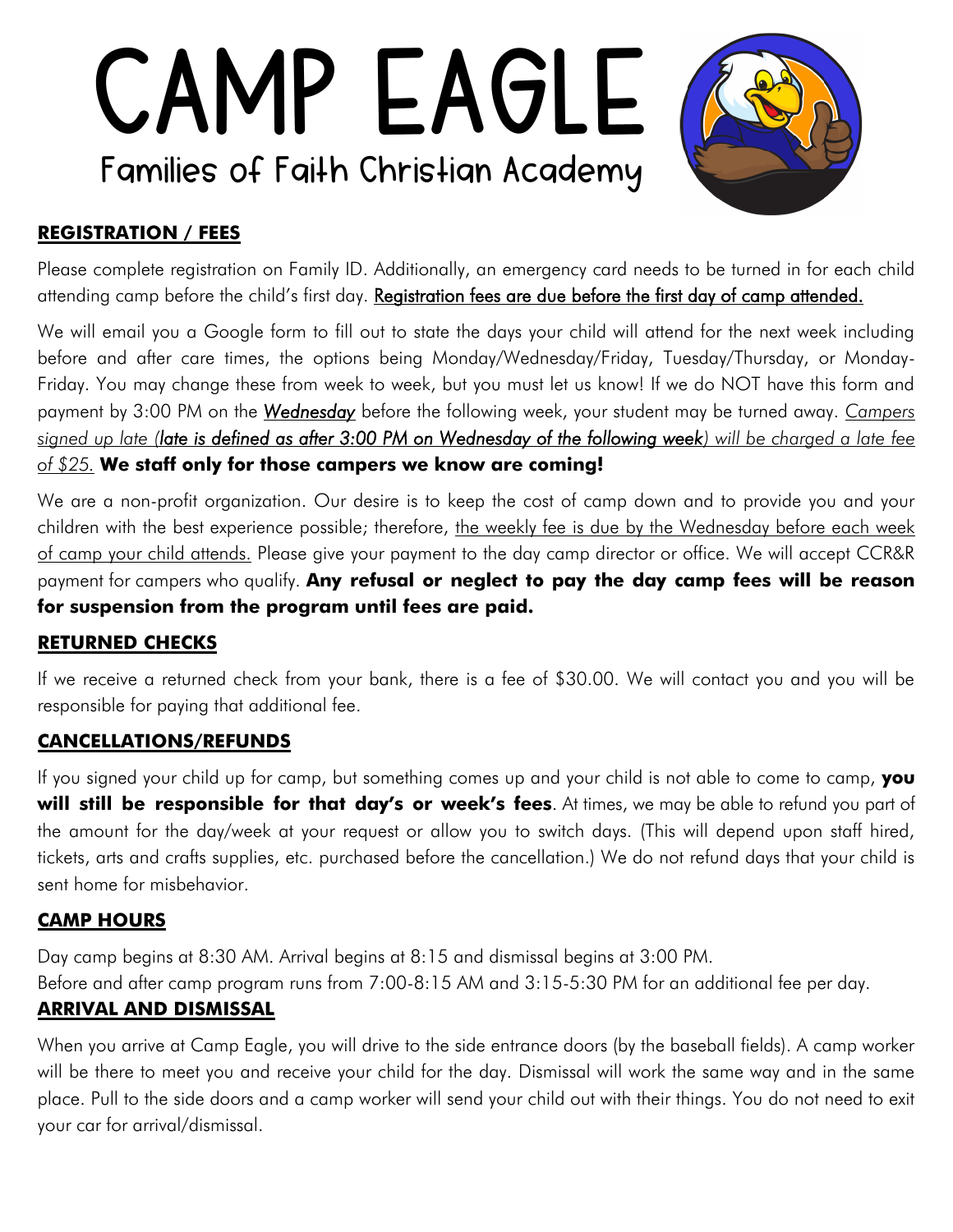#### **BEFORE AND AFTER CARE**

When you arrive at Camp Eagle in the morning, you will drive around the building to the back entrance doors. You will bring your child(ren) in the door labeled (before care entrance) and sign them in each morning. At the end of the day, aftercare will be dismissed from the same room. You must come in and sign your children out.

#### **WEEKLY THEMES**

Summer day camp is a blast! We have amazing weekly themes featuring creative art projects/experiments, including a variety of active indoor/outdoor fun. Your camper will spend summer days filled with sports, music, discovery, water play, free time, and special days! There will be a weekly calendar emailed with the Google Form. You may use this to choose which days your camper will attend, but please be aware that activities planned for each day are subject to change without notice due to weather and other unforeseen circumstances.

#### **WHAT TO BRING TO CAMP—please label everything belonging to your child!**

- 1. Lunch—You will need to provide a lunch (including a drink) for your child each day.
- 2. Water Bottle—daily labeled with camper's name. We have a bottle filling station so your camper may refill as needed throughout the day.
- 3. Appropriate clothing and shoes (see dress code)
- 4. Backpack or bag to keep all of their things together
- 5. Swimsuit, towel and sunscreen (preferably spray)
- 6. Extra set of clothes (that can be dirty, painted-on, muddy, etc.) to leave at camp!

#### **WHAT NOT TO BRING TO CAMP!**

- Electronic toys, including video games or listening devices (including iPods, etc.) except for before/after care
- Cell phone
- Toys
- Anything that will be sorely missed if it is lost, broken, or dirty

We may confiscate any of the above that are brought to camp and will return them to the child's parent or legal guardian at the end of the day. Please help us avoid this by checking with your child(ren) before they come to camp and making sure these things stay at home.

#### **INCLEMENT WEATHER**

We will always have camp on the days scheduled. When there is light rain during the day, we will continue our regular activities (perhaps even a walk through the rain or puddle jumping). If the rain becomes heavy, or lightning and thunder accompany it, we will move indoors. Any planned water activities will be rescheduled.

#### **LOST AND FOUND**

- We accumulate a lot of different things throughout the week campers leave behind (especially towels!). Please take home your child's belongings on Fridays to make room. We ask that you check the lost and found frequently for lost or misplaced items.
- One week after camp has ended, we will donate anything that hasn't been picked up to a local charity.
- Campers are responsible for what they bring to camp.
- We are not responsible for lost money, and do not expect the counselors to look after your child's money. If you send your child with money, please make sure they understand that they are responsible for it.